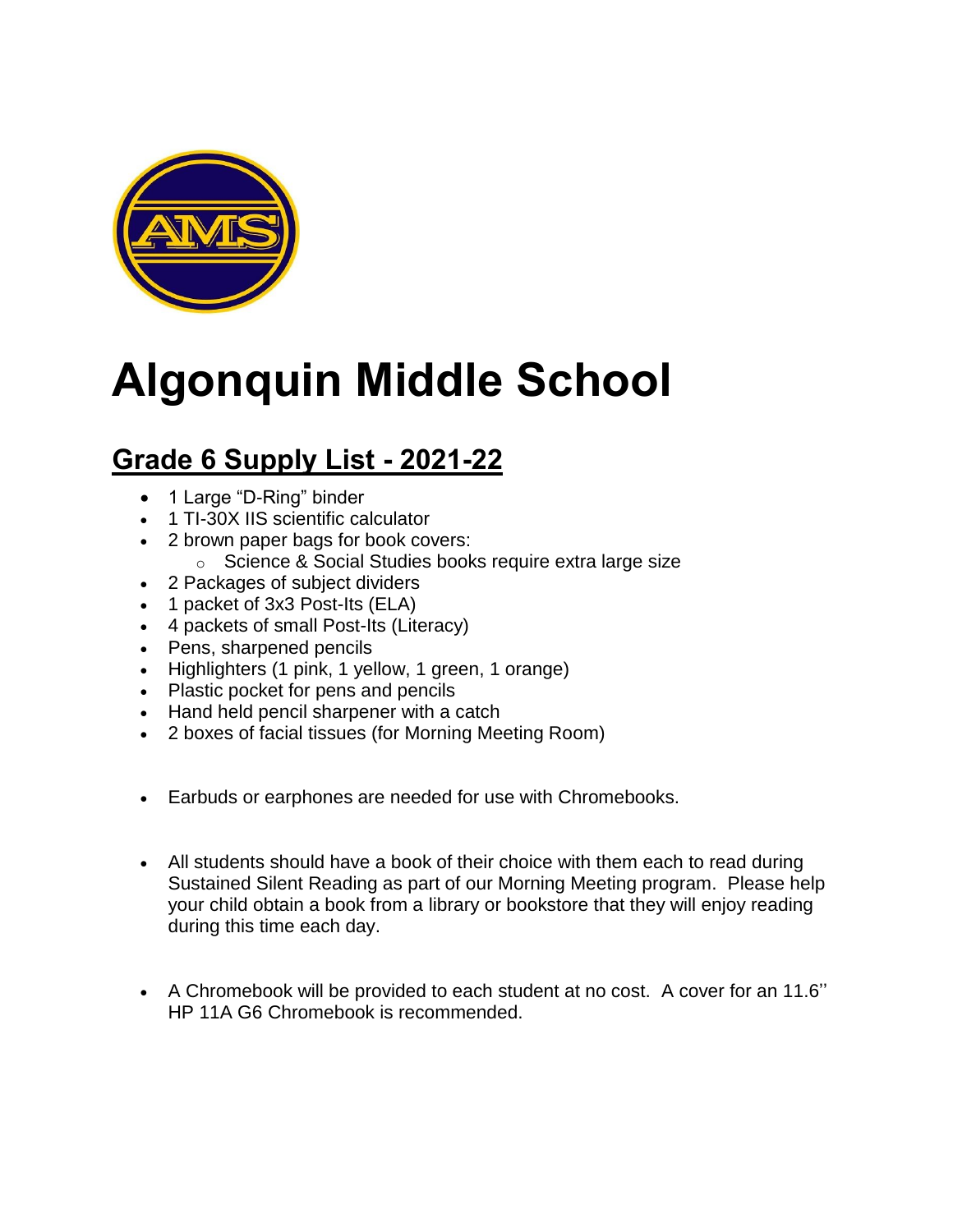

# **Algonquin Middle School**

#### **Grade 7 Supply List - 2021-22**

- 1 large "D-Ring" binder
- 2 packages of subject dividers
- Pens, sharpened pencils
- Highlighters (1 pink, 1 yellow, 1 green, 1 orange)
- Plastic pocket for pens & pencils
- 1 packet of Post-It Notes (ELA)
- 1 one subject notebook (math)
- 1 marble composition notebooks (Science)
- 2 boxes of facial tissues (for Morning Meeting Room)
- Calculator:
	- o **Math 7 & Pre-Algebra Students:**
		- Texas Instruments TI-30X IIS Calculator
	- o **Algebra Students Only:**
		- A school issue graphing calculator will be provided
- Earbuds or earphones are needed for use with Chromebooks. There are some available for sharing at the school.
- All students should have a book of their choice with them each to read during Sustained Silent Reading as part of our Morning Meeting program. Please help your child obtain a book from a local library or bookstore that they will enjoy reading during this time each day.
- A Chromebook will be provided to each student at no cost. A cover for an 11.6'' HP 11A G6 Chromebook is recommended.